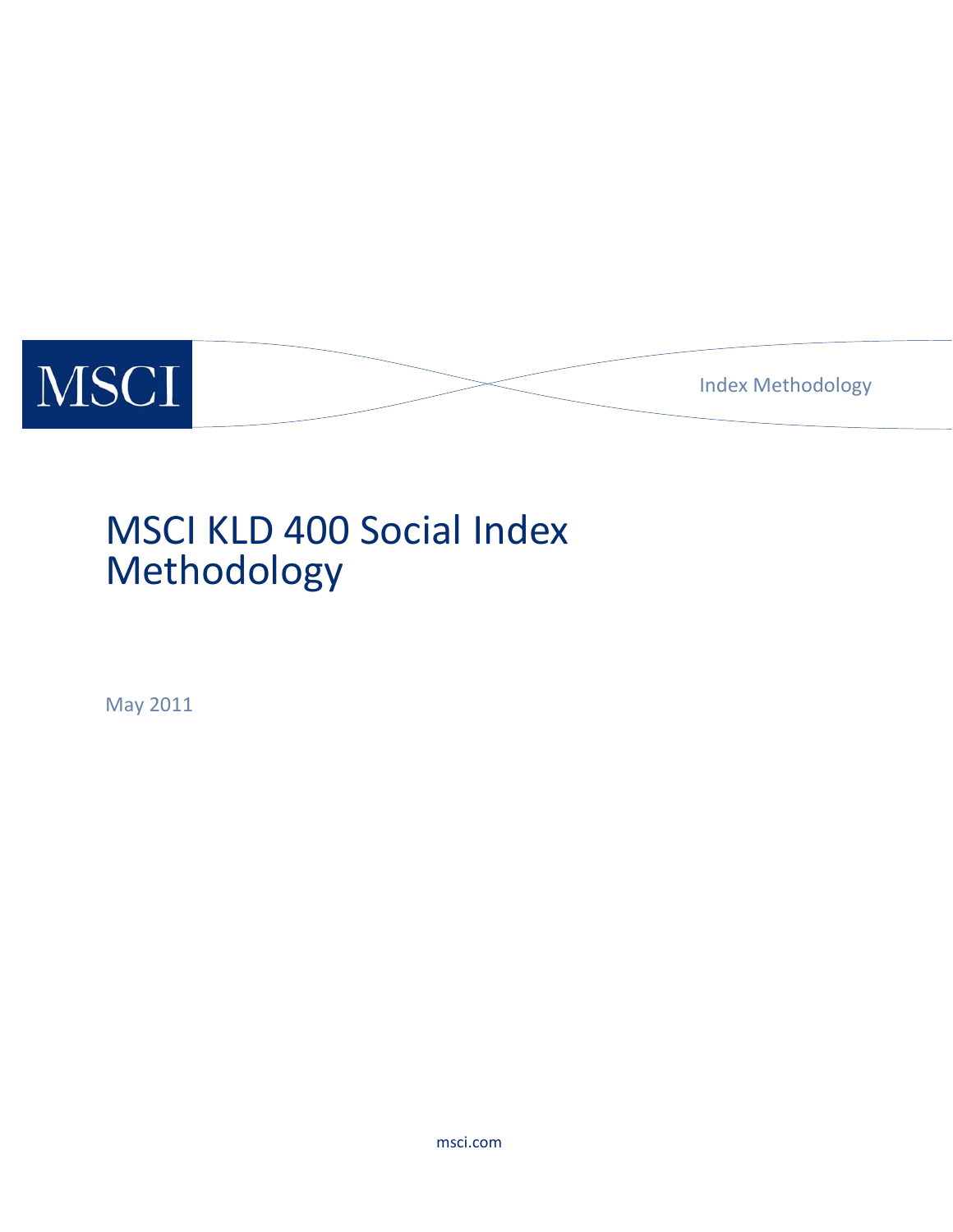## 1. Introduction

The MSCI KLD 400 Social Index is a free float-adjusted market capitalization index designed to provide exposure to U.S. companies that have positive Environmental, Social and Governance (ESG) characteristics. The MSCI KLD 400 Social Index consists of 400 companies selected from the MSCI USA Investable Market Index (IMI).

This methodology book is based on the methodology used by KLD Research & Analytics, Inc. for the construction and maintenance of the FTSE KLD 400 Social Index, which has been updated to incorporate the methodology changes resulting from the transition to the MSCI ESG Indices family that occurred on September  $1<sup>st</sup>$ , 2010. MSCI intends to review and update the methodology in the upcoming months.

# 2. ESG Research Framework

MSCI's ESG research framework generates an analysis and rating of each company's management of its environmental, social and governance performance. The rating criteria address a company's ESG performance in the context of five categories, covering key corporate stakeholders.

- **Environment**  rate a company's management of its environmental challenges, including its effort to reduce or offset the impacts of its products and operations.
- **Community and Society** measure how well a company manages its impact on the communities where it operates, including its treatment of local population, its handling of human rights issues and its commitment to philanthropic activities.
- **Employees and Supply Chain** assess a company's record of managing employees, contractors and suppliers. Issues of particular interest include labor-management relations, anti-discrimination policies and practices, employee safety, and the labor rights of workers throughout the company's supply chain.
- **Customers** measure the quality and safety record of a company's products, its marketing practices, and any involvement in regulatory or anti-competitive controversies.
- **Governance and Ethics** address a company's investor relations and management practices, including company sustainability reporting, board accountability and business ethics policies and practices.

MSCI applies its proprietary ESG rating framework to each company by selecting the ESG rating criteria most relevant to each firm. To evaluate a company, analysts review more than 500 data points and score more than 100 indicators. MSCI expresses a company's ESG performance as a numerical score and on a letter-based rating scale. The ratings fall on a nine-point scale from AAA to C. Scores and ratings are not normalized across individual industries or the overall company universe. This means that one industry may have no companies that receive any "A" ratings, while another industry may have no companies with "C" ratings.

For more details on ESG scores and ratings, please refer to http://www.msci.com/products/indices/thematic/esg/esg\_research\_methodology.html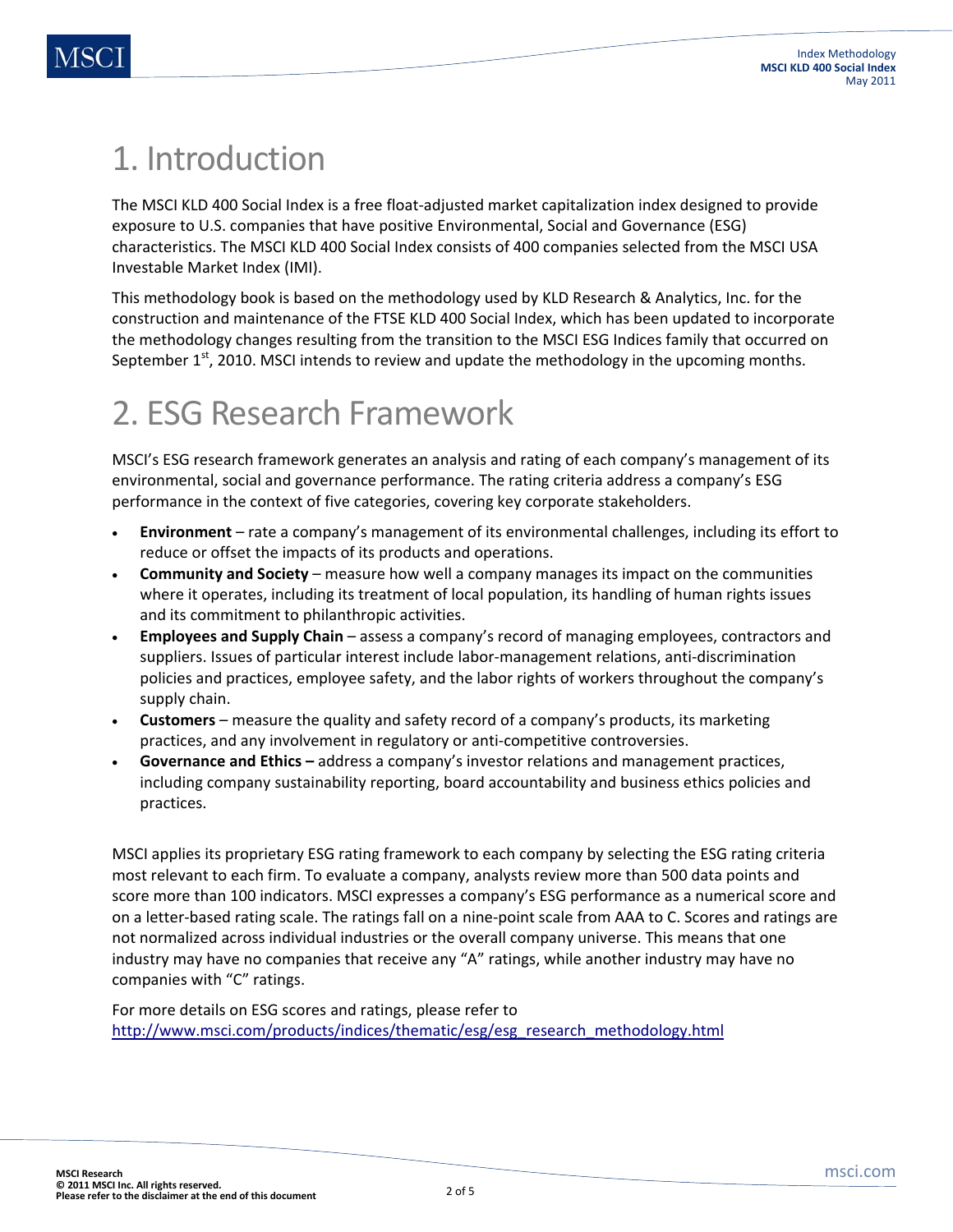## 3. Constructing the MSCI KLD 400 Social Index

### 3.1 Underlying Universe

The selection universe for the MSCI KLD 400 Social Index is the MSCI USA IMI Index.

### 3.2 Index Construction

The MSCI KLD 400 Social Index is composed of 400 Companies with high ESG performance along with the considerations of sector and size-segment representation, as described below.

#### **3.2.1 Size-Segment Representation**

The composition of the MSCI KLD 400 Social Index is maintained at approximately:

- 90% large cap companies;
- 9% mid cap companies; and
- 1% small cap companies.

#### **3.2.2 Sector Representation**

The MSCI KLD 400 Social Index seeks to maintain approximately similar sector weights as the MSCI USA IMI

## 4. Maintaining the MSCI KLD 400 Social Index

### 4.1 Quarterly Index Reviews

The composition of the MSCI KLD 400 Social Index is reviewed on a quarterly basis to coincide with the regular Index Reviews (Semi-Annual Index Reviews in May and November and Quarterly Index Reviews in February and August) of the MSCI Global Investable Market Indices. The changes are implemented at the end of February, May, August and November.

Companies can only be added to the MSCI KLD 400 Social Index at regular Index Reviews. Current index constituents are reviewed to determine if any of them should be removed due to ESG performance. In addition, if a constituent is removed from the MSCI USA IMI as a result of the Index Review, it will be simultaneously removed from the MSCI KLD 400 Social Index. The deleted companies are replaced with eligible companies taking into account size-segment and sector representation. The MSCI KLD 400 Social Index will be restored to 400 companies at each Index Review.

### 4.2 Ongoing Event-Related Maintenance

The MSCI Corporate Events Methodology is applied for the maintenance of the MSCI KLD 400 Social Index between Index Reviews. New additions to the MSCI USA IMI due to corporate events will not be added simultaneously to the MSCI KLD 400 Social Index, but will be considered for inclusion at the following Index Review. However, companies deleted from the MSCI USA IMI between Index Reviews are also deleted at the same time from the MSCI KLD 400 Social Index.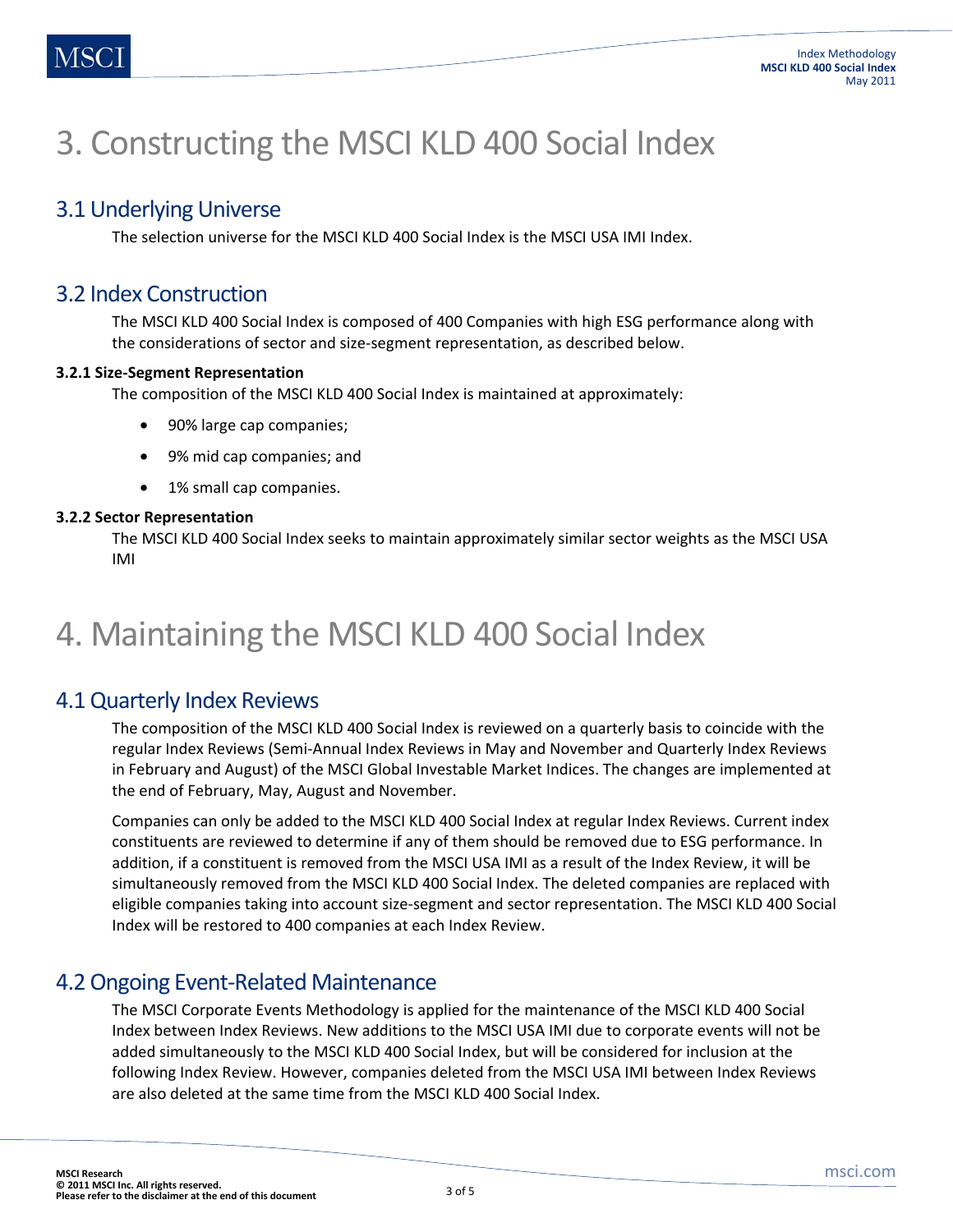

When the number of securities in the MSCI KLD 400 Social Index falls below 400 due to corporate events, no additions will be made to restore the number of constituents to 400 until the next Quarterly Index Review.

The technical details relating to the handling of specific corporate event types can be found in the MSCI Corporate Events Methodology book available at: http://www.msci.com/products/indices/size/standard/methodology.html